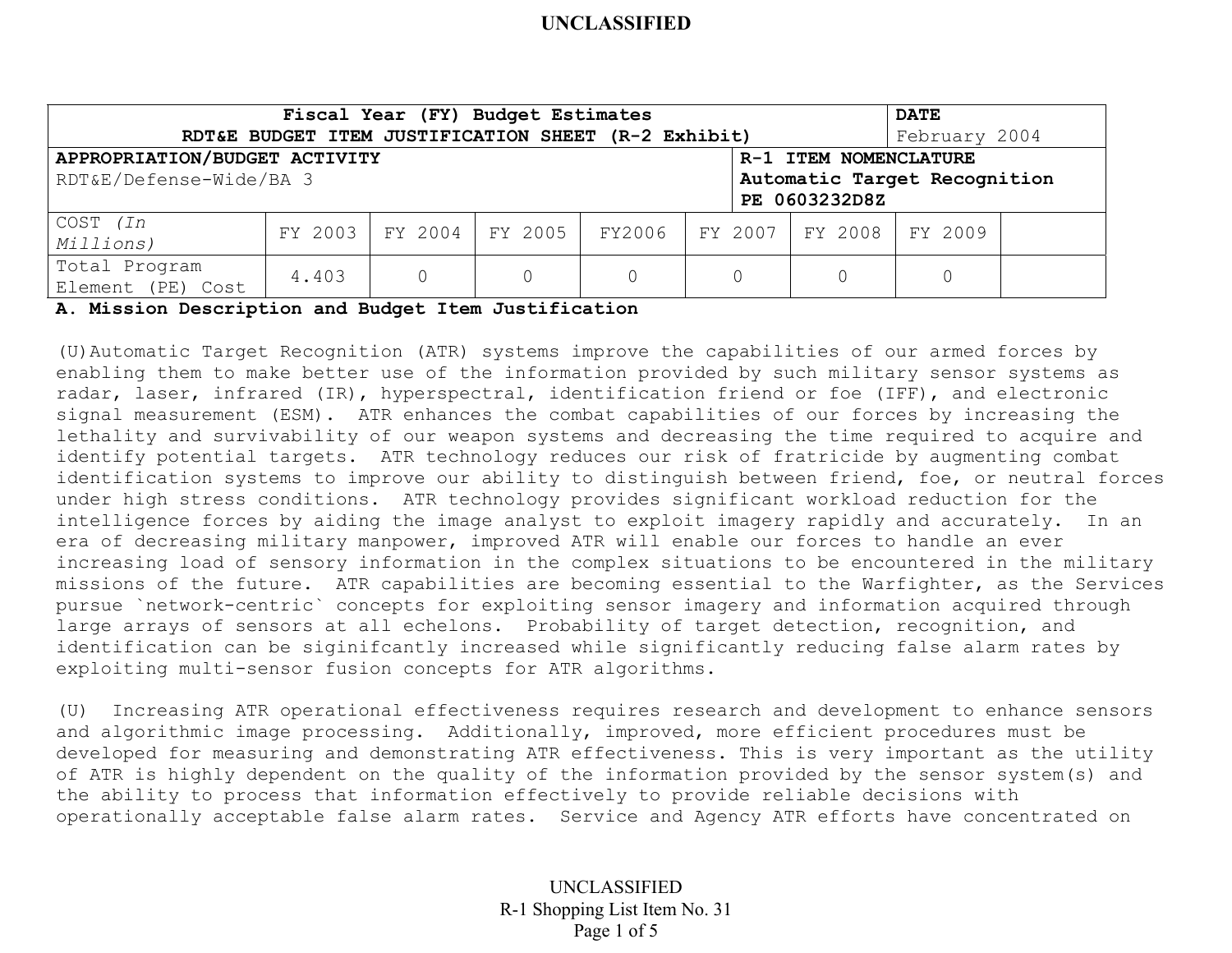| <b>Fiscal Year (FY) 2005 Budget Estimates</b><br><b>RDT&amp;E BUDGET ITEM JUSTIFICATION SHEET (R-2 Exhibit)</b> | <b>February 2004</b>                |  |
|-----------------------------------------------------------------------------------------------------------------|-------------------------------------|--|
| APPROPRIATION/BUDGET ACTIVITY                                                                                   | <b>R-1 ITEM NOMENCLATURE</b>        |  |
| RDT&E/Defense-Wide/BA 3                                                                                         | <b>Automatic Target Recognition</b> |  |
|                                                                                                                 | PE 0603232D8Z                       |  |

algorithm development for conducting post-processing comparison and decision making which exploit improved digital computational capability. This program will focus on determining effectiveness of ATR, establishing benchmark metrics, and conducting and collecting single and multi-sensor data for potential reuse in Service and Agency algorithm development and objective evaluation. Consistent with the 1997 report of the Defense Science Board Task Force on ATR, this program will establish standard tests and procedures to provide an `honest broker` assessment of current leading candidate ATR's, as well as emerging ATR technology for the next generation of ATR systems.

(U) The ATR program funds the integration and demonstration of advanced technology for field experimentation and assessment. The result of the ATR program efforts is the integration of the demonstrated technological capabilities and the capability to assess algorithms and various technologies. This leads to greatly improved understanding of the Joint Warfighting utility when assessed in realistic operational contexts. The Military Services provide air, land, and naval technological superiority, respectively, and ACTDs rapidly prototype and transition technological solutions to specific threat scenarios. This program provides timely resources and flexibility to horizontally integrate technology solutions across Services and Agencies and identify new and emerging ATR systems with confidence so that this critical technology can be fielded more quickly.

(U) The Automatic Target Recognition (ATR) program is in its final year and focuses on three different areas. The first area is the closeout of prior efforts. Prior year efforts provided DoD-wide collaborative environment for ATR algorithm development and evaluation, focused on providing DoD-wide standard problem sets/realistic scenarios. Closeout efforts include Hyperspectral Assessment, creation of DoD-wide standards, procedures, metrics and common evaluation tools for realistic ATR evaluations, and the distribution of standardized Data Sets using realistic scenarios (targets in clutter) for algorithm development, testing and training. The second focus area provides a coordinate multi-service/agency data collection to further ATR technology development and assessment and allow for evaluation of multispectral sensor fusion ATR technology.

 The three focus area develops a transition plan of the ATR program to the Services/Agencies for FY04 and establishes the process for continued OSD oversight.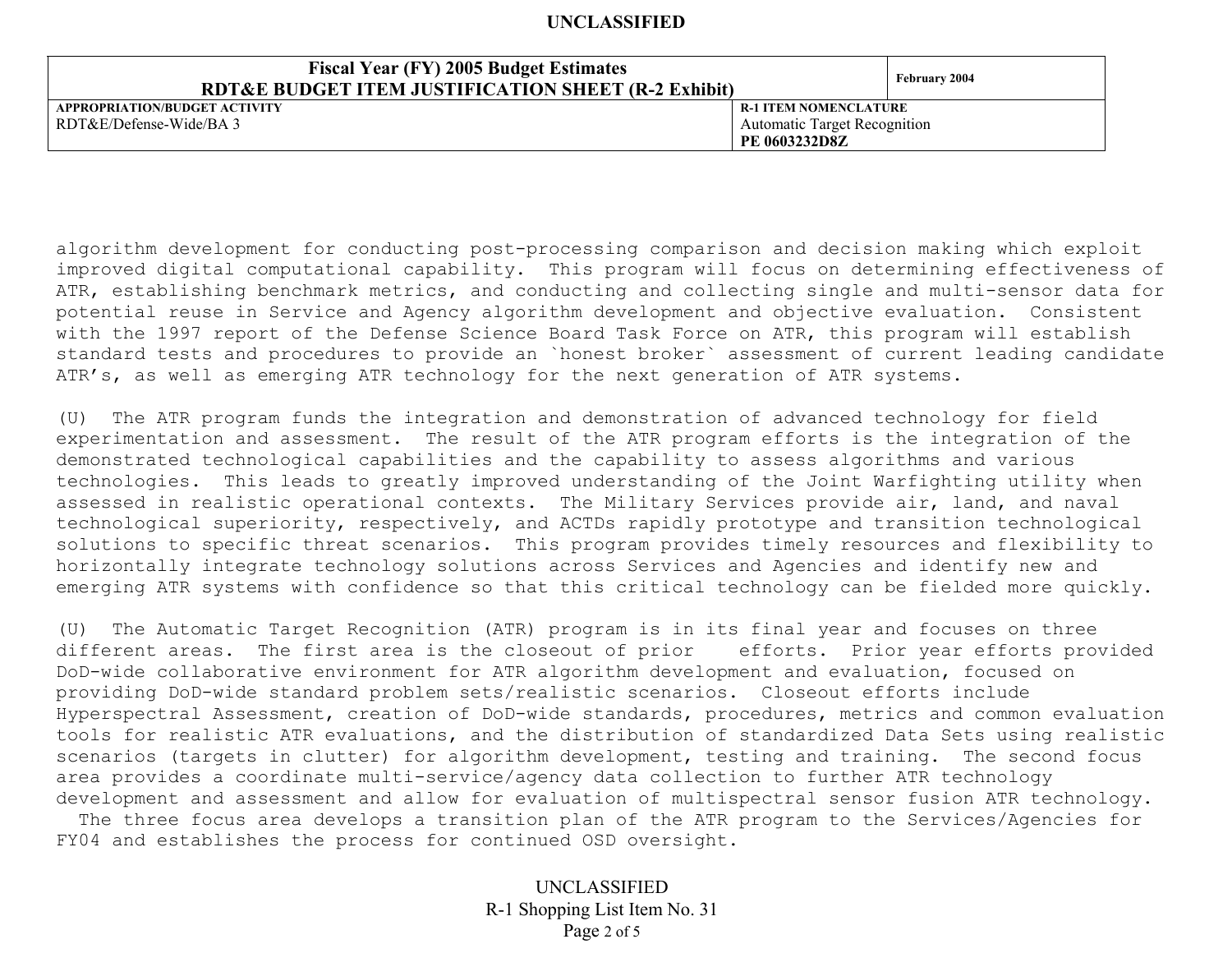| <b>Fiscal Year (FY) 2005 Budget Estimates</b><br>RDT&E BUDGET ITEM JUSTIFICATION SHEET (R-2 Exhibit) | February 2004                       |  |
|------------------------------------------------------------------------------------------------------|-------------------------------------|--|
| APPROPRIATION/BUDGET ACTIVITY                                                                        | <b>R-1 ITEM NOMENCLATURE</b>        |  |
| RDT&E/Defense-Wide/BA 3                                                                              | <b>Automatic Target Recognition</b> |  |
|                                                                                                      | PE 0603232D8Z                       |  |

| Program Change Summary:<br>B.                                                                                                                                                                                              | FY 2003                              | FY 2004        | FY 2005        |
|----------------------------------------------------------------------------------------------------------------------------------------------------------------------------------------------------------------------------|--------------------------------------|----------------|----------------|
| Previous President's Budget<br>Current FY 2005 President's Budget<br>Total Adjustments<br>Congressional program reductions<br>Congressional rescissions<br>Congressional increases<br>Reprogrammings<br>SBIR/STTR Transfer | 5.367<br>4.403<br>$-.964$<br>$-.964$ | 0.000<br>0.000 | 0.000<br>0.000 |
|                                                                                                                                                                                                                            |                                      |                |                |

UNCLASSIFIED R-1 Shopping List Item No. 31 Page 3 of 5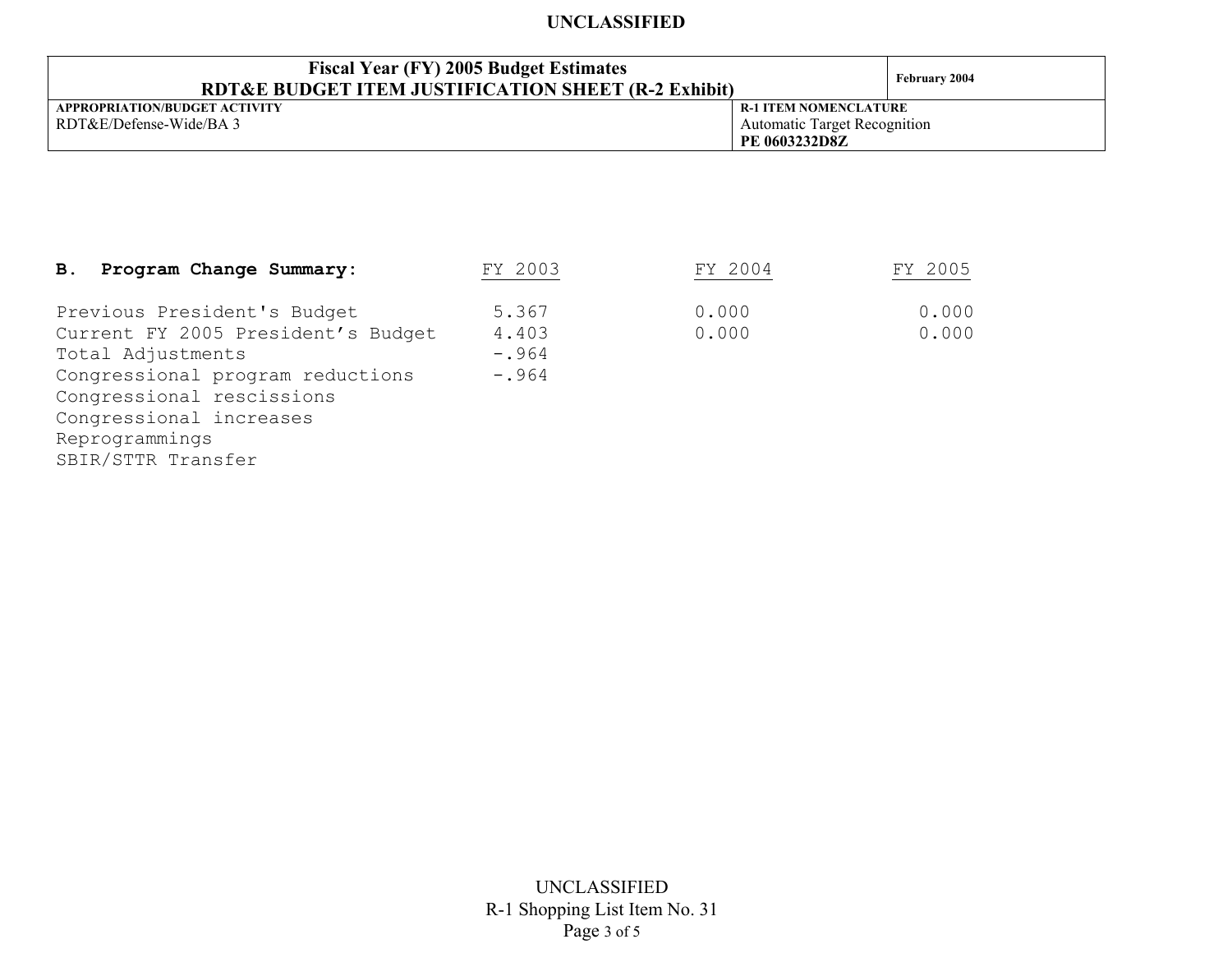| <b>Fiscal Year (FY) 2005 Budget Estimates</b><br><b>RDT&amp;E BUDGET ITEM JUSTIFICATION SHEET (R-2 Exhibit)</b> |                                     | February 2004 |
|-----------------------------------------------------------------------------------------------------------------|-------------------------------------|---------------|
| APPROPRIATION/BUDGET ACTIVITY                                                                                   | <b>R-1 ITEM NOMENCLATURE</b>        |               |
| RDT&E/Defense-Wide/BA 3                                                                                         | <b>Automatic Target Recognition</b> |               |
|                                                                                                                 | PE 0603232D8Z                       |               |

| <b>Fiscal Year (FY) 2005 Budget Estimates</b><br><b>Exhibit R-2a, RDT&amp;E Project Justification</b>                                          |         |         |         |         |         |         | Date: February 2004 |  |
|------------------------------------------------------------------------------------------------------------------------------------------------|---------|---------|---------|---------|---------|---------|---------------------|--|
| <b>Appropriation/Budget Activity</b><br><b>Project Name and Number</b><br>RDT&E, D BA3<br><b>Automatic Target Recognition</b><br>PE 0603232D8Z |         |         |         |         |         |         |                     |  |
| $Cost$ ( $\$\$ in millions)                                                                                                                    | FY 2003 | FY 2004 | FY 2005 | FY 2006 | FY 2007 | FY 2008 | FY 2009             |  |
| ATR/P232                                                                                                                                       | 4.403   |         |         |         |         |         |                     |  |

## **A. Mission Description and Budget Item Justification:**

 (U)Automatic Target Recognition (ATR) systems improve the capabilities of our armed forces by enabling them to make better use of the information provided by such military sensor systems as radar, laser, infrared (IR), hyperspectral, identification friend or foe (IFF), and electronic signal measurement (ESM). ATR enhances the combat capabilities of our forces by increasing the lethality and survivability of our weapon systems and decreasing the time required to acquire and identify potential targets

(U) Increasing ATR operational effectiveness requires research and development to enhance sensors and algorithmic image processing. Additionally, improved, more efficient procedures must be developed for measuring and demonstrating ATR effectiveness.

(U) The ATR program funds the integration and demonstration of advanced technology for field experimentation and assessment. The result of the ATR program efforts is the integration of the demonstrated technological capabilities and the capability to assess algorithms and various technologies

### **B. Accomplishments/Planned Program:**

|                                                     | FY 2003           | $E Y \Omega 0$<br>$\angle 00^{\omega}$ | FY 2005 |  |
|-----------------------------------------------------|-------------------|----------------------------------------|---------|--|
| -<br>1 arget<br>Kecognition<br>- 11 11 11<br>Mnatic | $\Lambda$<br>.403 |                                        |         |  |